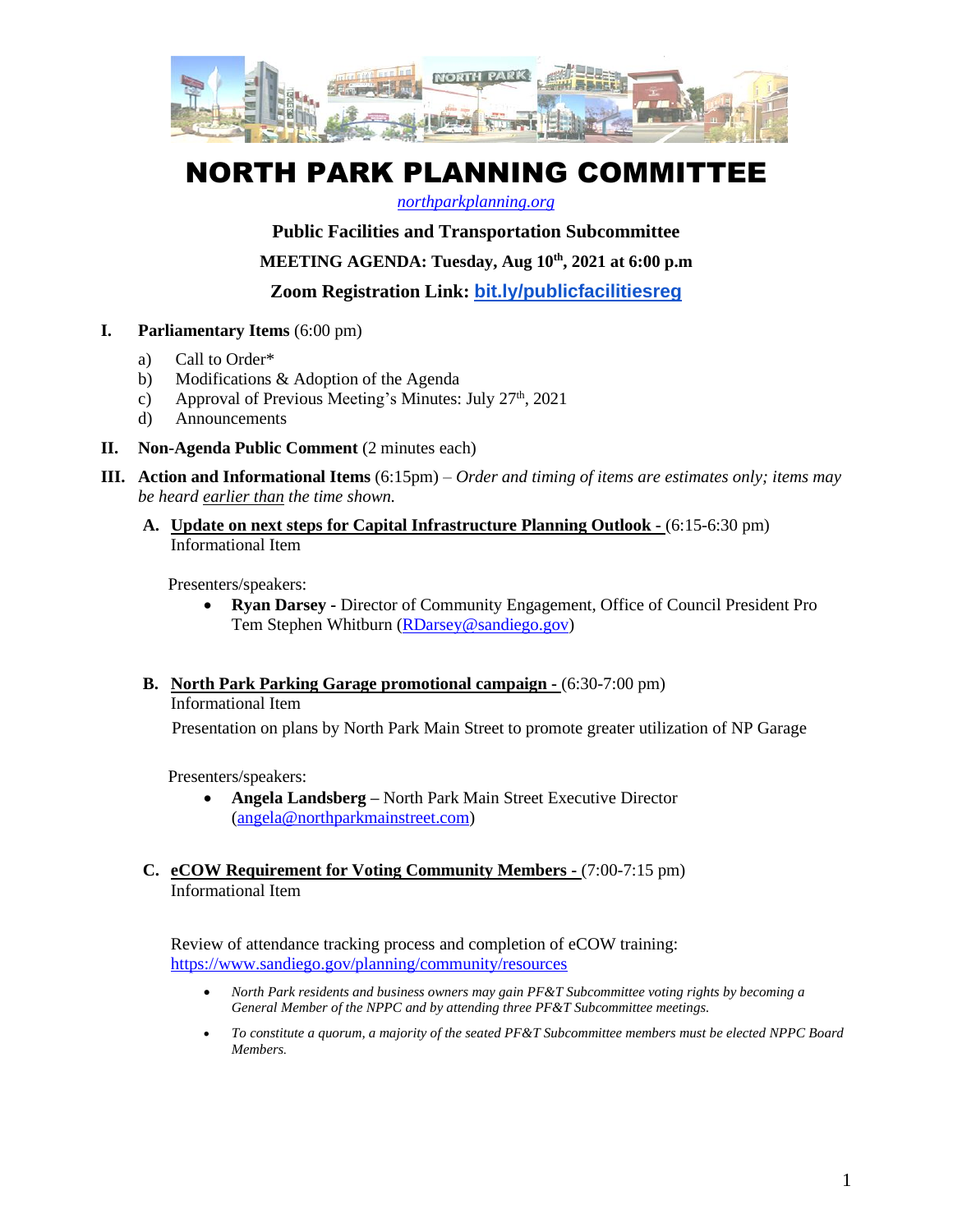## **V. Unfinished, New Business & Future Agenda Items** (7:15-7:30 pm)

## **Future Agenda Items:**

- 1. Research possibility of creating a North Park parking district
- 2. Updating Maintenance Assessment District (MAD) Assessment Engineers Report (AER)
- 3. Update status on Sewer-Storm Drain Group Job 828, Project No. 652296 per community recommendations for local mitigation & use of alternative energy dissipater designs
- 4. Status update on Univs Ave Mobility project per community recommendations regarding improved lighting, use of historic lamps, improved crossings, and bike rack additions
- 5. Research sidewalk improvement designs (app-based parking instead of meters, ideas for replacing parking signs installed on sidewalks, etc)
- 6. Research potential option to increase Public Restrooms availability
- 7. Follow-Up on 30th St Bike Lane Conditions Voted May 2019
	- *Conduct a search for parking opportunities and implement angle parking at adjacent side streets and nearby parallel streets to the 30th Street corridor from Howard Ave. to Juniper St and consider implementation of Residential Permit Parking.*
	- *Provide enhanced bollards with a type that is easy to replace where bollards are proposed*
	- *Preserve the Parklet at 3933 30th St. – Café Calabria*
	- *Relocate any displaced parking meters to a suitable location.*
	- *Provide annual reporting to the NPPC on bicycle counts, similar to how traffic counts for vehicles are gathered within the 30th St. corridor from Howard Ave. to Juniper St. The bicycle counts survey should be taken before project implementation, and annually after project implementation. Bicycle Counts Annual reporting for the 30th St. corridor should be part of the Climate Action Plan Annual Report.*
	- *Provide annual reporting to the NPPC on the number of bicycle and pedestrian accidents with vehicles including fatalities by vehicles encountered within the 30th St. corridor from Howard Ave. to Juniper St. Annual reporting on accidents for the 30th St. corridor should be part of the Vision Zero component of the Climate Action Plan Annual Report.*
	- *If results from reports from items 5 and 6 do not show an improvement in both an increase in the number of users and a decrease in the number of fatalities/injuries 1 year after project implementation, then the project should be re-evaluated at a future time by the City of San Diego, NPPC and other stakeholder groups.*
	- *Evaluate impacts on businesses through tax revenues along 30th St. yearly after project implementation*
	- *Evaluate Utah St. for the floating parking option before it gets resurfaced*
- 8. City update on expected timeline for North Park Library upgrade (moved to urban design subcommittee)
- 9. Review/update of capital improvement projects (completed)

#### **VI. Adjournment** (7:30 pm)

#### **Next PF&T Subcommittee meeting date: Tuesday, Aug 10th, 2021**

*For information about the PF&T Subcommittee please visit [northparkplanning.org](http://www.northparkplanning.org/) or contact the Chair, Arash Kahvazadeh, at [arash.kahvazadeh@gmail.com](mailto:arash.kahvazadeh@gmail.com) or (858) 717-3420.*

*\*Subcommittee Membership & Quorum: When all 15 elected NPPC Board Member seats are filled, the maximum total of seated (voting) PF&T Subcommittee members is 13 (up to 7 elected NPPC Board Members and up to 6 seated North Park community members). To constitute a quorum, a majority of the seated PF&T Subcommittee members must be elected NPPC Board Members.*